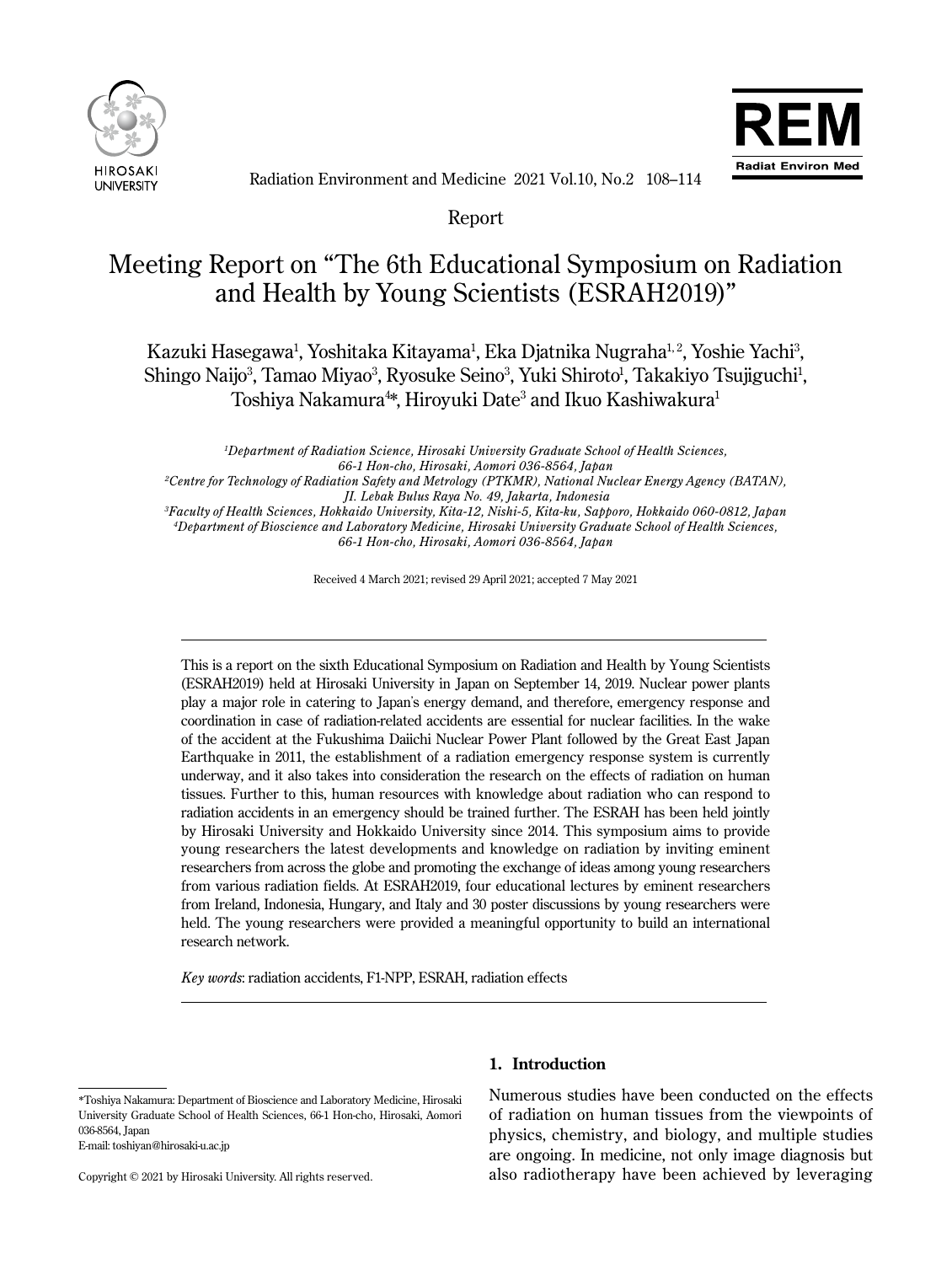|  | <b>Table 1.</b> List of Educational Lecture (EL) |  |
|--|--------------------------------------------------|--|
|--|--------------------------------------------------|--|

| 1 0010 11 2300 01 DUCCONDOING DOCUM 0 (1919) |                                                                                                                      |                    |                                                            |  |  |
|----------------------------------------------|----------------------------------------------------------------------------------------------------------------------|--------------------|------------------------------------------------------------|--|--|
| No.                                          | Title                                                                                                                | First author       | Affiliation                                                |  |  |
| EL1                                          | Estimating the Annual Average Dose to the Public from<br>Ionizing Radiation in Ireland                               | K. Kelleher, Ph.D. | <b>Environmental Protection Agency</b><br>Ireland          |  |  |
| EL2                                          | Safety Assessments for People and Environment in<br>Supporting the Application of Nuclear Technology in<br>Indonesia | A. Ikram. Ph.D.    | The National Nuclear Energy Agency<br>(BATAN)<br>Indonesia |  |  |
| EL <sub>3</sub>                              | Radiological Characterisation of Reused By-product in<br><b>Building Materials</b>                                   | T Kovács, Ph.D.    | University of Pannonia<br>Hungary                          |  |  |
| EL4                                          | Interstitial Lung Diseases (ILDs): Clinical and Radiological<br>Features                                             | S. Palmucci, M.D.  | University of Catania<br>Italy                             |  |  |

the positive aspects of radiation (high permeability and energy convergence). However, the harmful effects of radiation on normal tissues cannot be ignored. On March 11, 2011, the Fukushima Daiichi Nuclear Power Plant (F1-NPP) was damaged by the Great East Japan Earthquake and the subsequent tsunami, following multiple hydrogen explosions and fire. Consequently, a large amount of radioactive substances were released to the environment<sup> $1-5$ </sup>. The accident at F1-NPP, as well as the Chernobyl nuclear accident, had established that nuclear disasters may affect not only the countries in which they occur but also other countries around the world through the spread of the radioactive substance pollution.

Rokkasho Village in Aomori Prefecture in the northern part of Japan has several nuclear facilities, such as the Low-Level Radioactive Waste Disposal Facility<sup>6, 7)</sup>. It is, therefore, important to work in close cooperation with the local population to develop human resources who can respond to any emergency due to radiation-related accidents. However, there is currently a scarcity of human resources in this field. Young researchers and healthcare workers who deal with radiation need to have sufficient knowledge of radiation and emergency response skills. To learn more about the effects of radiation on the human tissue, it is important to share knowledge among radiation research professionals.

Since 2008, seminars on radiation effects have been held alternately between the laboratories of Prof. Hiroyuki Date at Hokkaido University and Prof. Ikuo Kashiwakura at Hirosaki University once a year. After the accident at F1-NPP, this exchange meeting has been held internationally as the Educational Symposium on Radiation and Health by Young Scientists (ESRAH) since 20148). The 1st, 2nd, and 4th ESRAH events were held at Hirosaki University, Japan in 2014, 2015 and 2017, while the 3rd and 5th ESRAH events were held at Hokkaido University, Japan, in 2016 and 2018<sup>8-12)</sup>. These symposia helped to establish not only relationships and networks among many young scientists but also enhanced their knowledge of the effects from radiation on human health.

In the 2019 edition of the symposium, there were 4 lectures by eminent researchers, including one in the field of radiological clinical medicine for the first time, and 30 poster presentations by graduate students and young researchers. In this report, we described the ESRAH2019 in detail.

#### **2. Educational Lectures**

Four eminent researchers presented the relationship between radiation accidents and human health in detail. The titles, names of presenters, and the affiliations of the lectures are listed in Table 1. The current state of the research on radiation was presented in the lectures and discussions. In this section, we summarize the lectures delivered by the researchers.

# *2.1. Lecture I: Annual Exposure to Radiation on Common People in Ireland*

Dr. Kevin Kelleher from the Environmental Protection Agency, Ireland, introduced the audience to the average exposure from ionizing radiation to the people in Ireland. The average annual exposure to a person in Ireland from all sources of radiation is now estimated as 4037 µSv, which is consistent with previous studies in this area but slightly above the worldwide annual average estimated by the United Nations Scientific Committee on the Effects of Atomic Radiation (UNSCEAR). This is as a result of the high indoor Radon concentration in Ireland. Radon continues to be the principal cause of radiation exposure in Ireland, representing just over 55% of the radiation that the Irish population is exposed to. The second leading cause is the medical exposure to patients, which is by far the largest man-made contributor to the collective exposure. Other sources such as fallouts of nuclear accidents and weapons tests or discharges of nuclear or radioactive waste to the environment remain very low.

To estimate the annual exposure to a person in Ireland accurately, we need to evaluate the cosmic radiation based on elevation, terrestrial gamma radiation using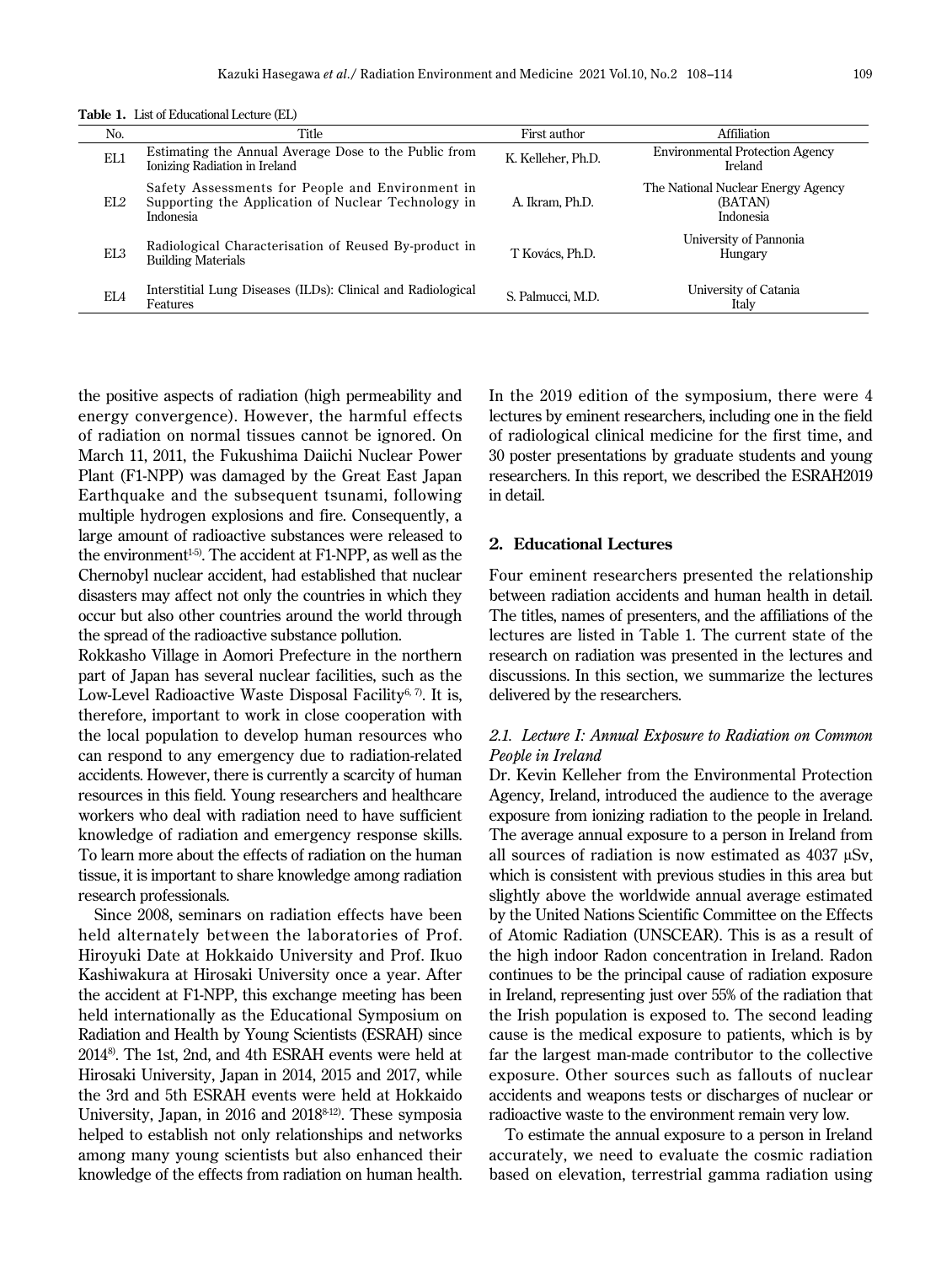a comprehensive soil survey, and perform a better estimation of radioactivity in food sources through a comprehensive survey.

## *2.2. Lecture II: Radiation Safety and Epidemiological Studies in High-radiation Areas*

Dr. Abarrul Ikram, head of the Center for Technology of Radiation Safety and Metrology (PTKMR) at the National Nuclear Energy Agency (BATAN) at Jakarta, Indonesia, delivered a lecture on *Radiation Safety in Indonesia*  and *Ef fective Dose and Epidemiology Study in the High-Radiation Area in Mamuju*.

In the first half of the lecture, Dr. Ikram talked about BATAN and its role in safety. BATAN was formed in 1954 by the State Committee to Investigate Radioactivity to investigate the possibility of a radioactive fallout from nuclear weapons testing in the Pacific Ocean. The institute has five research locations: Jakarta, Serpong, Bandung, and Yogyakarta and its main task is to ensure protection of the population and our environment from the risk of radiation. In radiation metrology, PTKMR plays the role of Secondary Standard Dosimetry Laboratory to improve the quality of radiotherapy in Indonesia and the Designated Institute (DI) for ionizing radiation. PTKMR conducts research on design of protective materials for radiation workers in hospitals, in collaboration with other institutions. For ensuring safety during radio-diagnostic assessment in hospitals, it is necessary to implement microdosimetry by placing a special optically stimulated luminescence dosimeter and thermo luminescence dosimeter on physicians. The center also provides other services for radiation protection, ensuring safety of food products, monitoring air particulate and rain water radioactivity, and marine radio-ecology. Dr. Ikram placed particular emphasis on monitoring the marine radioecology. A large area of land in Indonesia faces the ocean; therefore, research must be conducted routinely on marine radioecology.

After the accident at F1-NPP, researchers began the continuous monitoring of the contours of  $137Cs$ concentrations in marine environments. For instance, the concentration of 137Cs in fish from West Bangka, Indonesia and deep sea water, as well as that of  $^{137}Cs$ ,  $^{226}Ra$ ,  $^{232}Th$ , and  $^{40}K$  in the marine sediment was monitored regularly.

In the latter half of the lecture, Dr. Ikram talked about how BATAN had conducted the mapping of environmental radiation and radioactivity in all areas of Indonesia during 2005-2012. The mapping identified areas that have high natural radiation: Kabupatan Mamuju-West Sulawesi, Pulau Biak-Provinsi Papua, Pulau Tual-Provinsi Maluku, Provinsi Bangka Belitung, and Pulau Karimun. The environmental radiation mapping also indicates that Mamuju area in West Sulawesi has the highest level of natural radiation and the widest range as compared to other areas. Measurement of the indoor Radon concentration in the Simboro district Mamuju showed an average of  $400 \text{ Bq/m}^3$ , higher than the reference level of 300 Bq/m3 prescribed by the International Commission on Radiological Protection (ICRP) and International Atomic Energy Agency (IAEA).

Dr. Ikram also described the steps of the mapping methodology:

1. Systematic grid sampling has been used for sampling, grid size is 60 km  $\times$  60 km for five main islands and 20 km  $\times$  20 km for the other islands.

2. Environmental gamma dose rate measurement was performed continuously in the car during the trip within the grid, as well as at the soil sampling point outside the car.

3. Soil samples were taken at each grid at a depth of 0-5 cm and 5-20 cm.

4. Radionuclide concentrations were measured with a gamma spectrometer using a HPGe detector. Environmental gamma dose rates in Mamuju were surveyed by BATAN, and found to be 200-3000 nSv/ h. Even in areas with much higher dose rates from natural radiation, it has been reported that no detrimental biological effects have ever been detected. Since 2015, chromosome aberration, comet assay, and foci-gamma H2AX, polymorphism TP53, gene expression and immunology data surveys have been done in collaboration with Hirosaki University. The survey team was unable to observe significant differences as compared to the control conditions. BATAN and Hirosaki University continue the cooperation in measurement as well as other fields such as health sciences.

## *2.3. Lecture III: Radiological characterisation of reused by-products in building materials*

Dr. Tibor Kovács from the University of Pannonia, Hungary, delivered a lecture titled "Radiological characterisation of reused by-products in building materials". Nowadays, the Naturally Occurring Radioactive Materials (NORM) are reused as secondary raw material for various uses, for example, in the building industry. However, the design of new synthetic building materials based on NORM is raising concerns about the health risk. Dr. Kovács introduced a protocol of NORM investigation focusing on the mobility of the toxic components (leaching properties) and radiation exposure (gamma dose rate and Radon/Thoron exhalation). Based on the protocol, different by-products (red mud, manganese mud, coal ash, drilling mud, phosphogypsum, etc.) were characterised in terms of reusability as building material. According to the results, the classic gamma dose surplus determination and Radon exhalation do not contain enough information because of the strong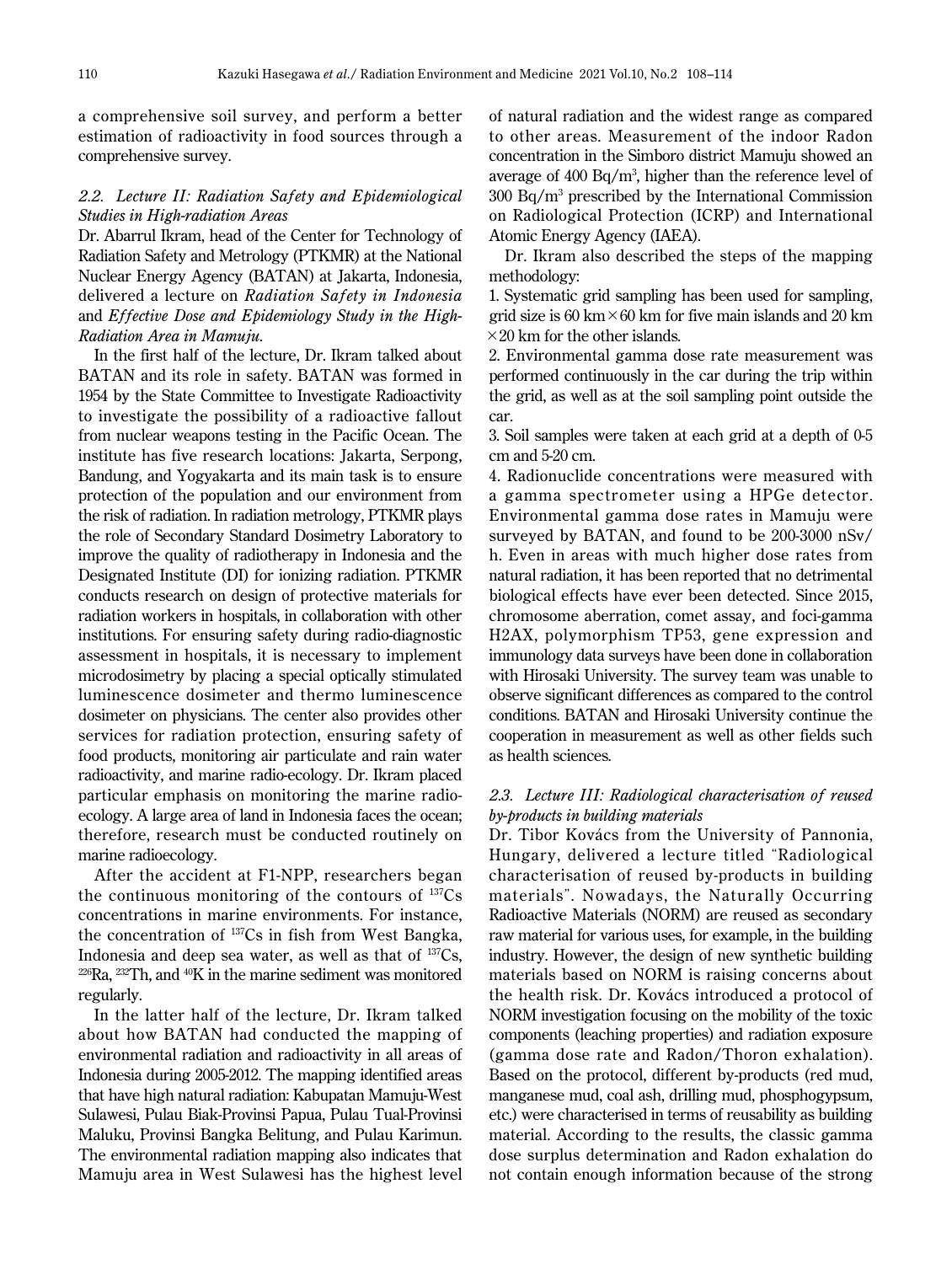

Fig. 1. Percentage of each category in the poster session for young scientists.



Fig. 2. The scene of discussion between young scientists and top researchers.

influence of the inner structure (microporosity) on the Radon potential. Therefore, to get more reliable Radon potential estimation, comprehensive study is necessary. The leaching test is a very important approach for the assessment of long-term environmental behavior and its impact. But there is still no commonly accepted method for the evaluation of the leaching characteristics of NORM in the European Union (EU). To characterise the leaching behavior, three leaching procedures (Hungarian standard, the international CEN/TS and the Tessier 5-step method) were applied and compared. The results suggest that the standard method complementing the Tessier speciation method gives a better insight into the fraction of radioisotopes bound to the material.

## *2.4. Lecture IV: Interstitial Lung Disease (ILDs): Clinical and Radiological Features*

Dr. Stefano Palmucci from the University of Catania, Italy, gave a lecture titled "Interstitial Lung Disease (ILDs): Clinical and Radiological Features", based on a significant research performed on diagnostic imaging and radiation therapy. Dr. Palmucci explained the clinical features of interstitial lung diseases and focused on how to derive an accurate diagnosis. ILDs are classified into four main categories: 1) Diseases with known causes, 2) Idiopathic Interstitial Pneumonias (IIPs), 3) Granulomatous disorders, 4) Miscellaneous disorders. The most severe form of IIP manifests as idiopathic pulmonary fibrosis  $(IPF)^{13, 14}$ . This is an idiopathic condition with the most life-threatening prognosis. Overall survival is estimated to be 3 to 5 years from the time of diagnosis. Chest radiography has been used to diagnose ILDs. Chest X-rays are cost-effective and widely available. For most ILDs, chest radiographs reveal a decrease in the lung volume with reticulation. However, neither conventional chest radiography nor conventional

Computer Tomography (CT) was able to reliably detect early parenchymal pulmonary fibrosis. Therefore, High Resolution Computed Tomography (HRCT) scanning has been developed, which provides a much greater spatial resolution than conventional CT and can detect and characterise a wide range of pulmonary interstitial diseases such as IPF, sarcoidosis, and lymphangitis $15$ . HRCT is used for accurate imaging of IPF, and plays an important role in the characterisation of IPF radiation patterns, referred to as Usual Interstitial Pneumonia (UIP) appearance. There are various patterns in UIP, and each pattern is explained in patient data and paper reports. Moreover, IPF may indicate "atypical" or "atypical pattern". These situations require an interdisciplinary assessment involving a respiratory specialist, a radiologist, a rheumatologist and a surgeon.

Dr. Palmucci concluded the lecture by stating that the reliability of HRCT is not affected by technical parameters or performance. Certain diagnostic functions such as reticular tissue and pulmonary cystic changes in HRCT are subjective and show significant variability between observers. Therefore, patterns need to be integrated into the Medical Device Directive (MDD) approach. The accuracy of the diagnosis has improved with the technical advancement of the apparatus, but it cannot be denied that the subjectivity of the diagnostician does have an impact. Therefore, in this lecture, it was stated that further development of an integrated approach should be pursued for eliminating elements such as human error and further interdisciplinary discussion is required.

#### **3. Poster Presentations by Young Scientists**

Young scientists from eight countries including Ireland, Hungary, Cameroon, China, Indonesia, Singapore, Thailand and Japan participated in this session. There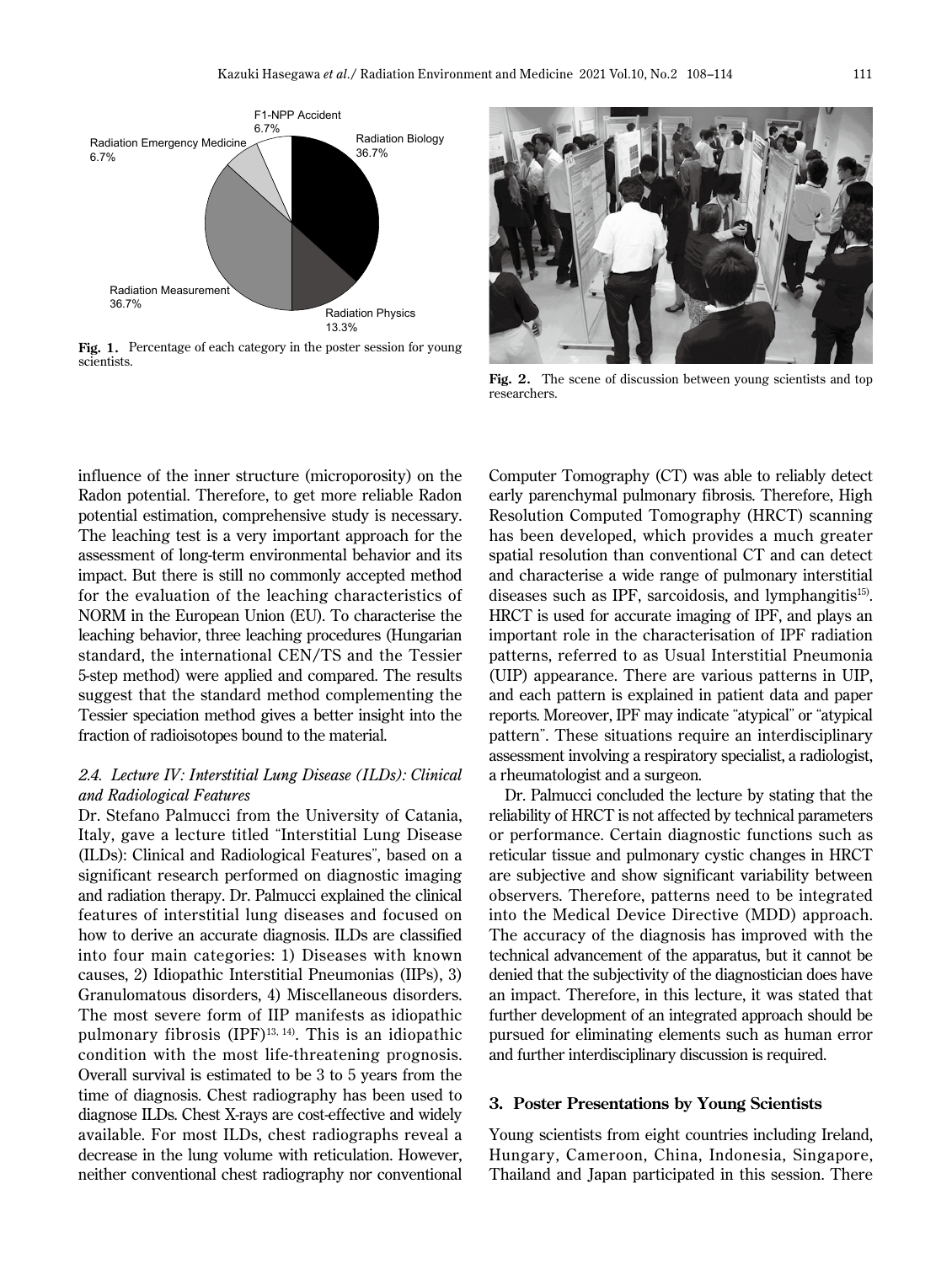|                | Table 2. List of Poster Presentation by Young Scientists                                                                                                            |                |                                             |
|----------------|---------------------------------------------------------------------------------------------------------------------------------------------------------------------|----------------|---------------------------------------------|
| No.            | Title of poster presentation                                                                                                                                        | First author   | Affiliation                                 |
| $\mathbf{1}$   | The effect of X-ray on elastic fibers formed by rat lung fibroblasts in vitro                                                                                       | Y. Kitayama    | Hirosaki University, Japan                  |
| $\overline{2}$ | Investigation of radiation emergency medical preparation situation<br>at nuclear emergency core hospitals and nuclear emergency medical<br>cooperative institutions | M. Sakamoto    | Hirosaki University, Japan                  |
| 3              | Current situation of triage methods for exposed patients in the acute phase<br>of a nuclear disaster                                                                | Y. Suzuki      | Hirosaki University, Japan                  |
| 4              | A simple and fast method of Radium-226 measurement in drinking water<br>from high background radiation area                                                         | E. D. Nugraha  | Hirosaki University, Japan                  |
| 5              | The effect of ultraviolet on ciliary zonules in vitro                                                                                                               | Y. Shiroto     | Hirosaki University, Japan                  |
| 6              | Occupational Natural Radiation Exposure at the Uranium Deposit of<br>Kitongo, Cameroon                                                                              | O. B. Modibo   | Hirosaki University, Japan                  |
| $\overline{7}$ | Measurement of attached radon and thoron progeny size distributions in<br>Mamuju, Indonesia using passive detectors                                                 | C. Kranrod     | Hirosaki University, Japan                  |
| 8              | Determination the origine of organic acids in different hydrocarbon<br>mixtures by <sup>14</sup> C analysis                                                         | R. Locskai     | University of Pannonia, Hungary             |
| 9              | Personal radon monitor using small containers for contact lenses                                                                                                    | Y. Tamakuma    | Hirosaki University, Japan                  |
| 10             | Differential kinetics of chromosomal aberrations after low and high dose-<br>rate radiation on young B6C3F1 mice                                                    | V.S.T. Goh     | Hirosaki University, Japan                  |
| 11             | The anti-tumor mechanisms of radiation response by retinoic acid-inducible-<br>gene-I-like receptor agonist                                                         | Y. Sato        | Hirosaki University, Japan                  |
| 12             | Measurements of cell surviving fraction for non-uniform irradiation fields                                                                                          | S. Naijo       | Hokkaido University, Japan                  |
| 13             | Romiplostim regulates the activation of master redox regulator Keap1-Nrf2<br>system in mice exposed to lethal total-body irradiation                                | A. Chiba       | Hirosaki University, Japan                  |
| 14             | Validation of Can Technique to Measure the Exhalation Rates of Radon and<br>Thoron from Soil Sample                                                                 | M. A. Saputra  | Hirosaki University, Japan                  |
| 15             | A model analysis of cell survival after irradiations considering on repair<br>probabilities of the lesions as time elapses                                          | R. Seino       | Hokkaido University, Japan                  |
| 16             | Identification of the radiation dose-responsive gene expression in mice<br>exposed to total-body irradiation                                                        | T. Nishida     | Hirosaki University, Japan                  |
| 17             | Investigation of radio-sensitivity enhanced by reactive oxygen species in the<br>presence of 4-methylumbelliferone                                                  | R. Takahasi    | Hirosaki University, Japan                  |
| 18             | Effects of ultraviolet on elastic fibers and collagen fibers in the dermis of<br>the skin                                                                           | S. Shiiya      | Hirosaki University, Japan                  |
| 19             | Model estimation for the uncertainties of treatment planning in fractionated<br>radiotherapy                                                                        | T. Miyao       | Hokkaido University, Japan                  |
| 20             | Neutron activation analysis for determining the chlorine content of crude oil                                                                                       | R. Katona      | University of Pannonia, Hungary             |
| 21             | Effect of the radiation study meeting as a new form of risk communication                                                                                           | K. Ogura       | Hirosaki University, Japan                  |
| $22\,$         | Electron track structure analysis for an update of cross sections                                                                                                   | Y. Yoshie      | Hokkaido University, Japan                  |
| $23\,$         | Lung dose estimation of radon and thoron decay products based on IMBA                                                                                               | J. Hu          | Hirosaki University, Japan                  |
| 24             | Cesium immobilization studies in different kind of geopolymer matrixes                                                                                              | A. Peka        | University of Pannonia, Hungary             |
| 25             | Hyaluronan synthesis inhibition regulates radiosensitivity of cancer cells<br>acquired radioresistance                                                              | K. Hasegawa    | Hirosaki University, Japan                  |
| 26             | Estimation of dose-response curve in oral squamous cell carcinoma cells<br>including radioresistant cells                                                           | R. Fukui       | Hirosaki University, Japan                  |
| 27             | Development of shortened chemical PCC assay for radiation emergency<br>medicine                                                                                     | R. Nakayama    | Hirosaki University, Japan                  |
| 28             | Dose Assessment of Radioactivity in Japanese Bottled Water                                                                                                          | A. Kinahan     | Environmental Protection Agency,<br>Ireland |
| 29             | Radiation risk communication with evacuees of nuclear accidents-Trends<br>from text mining analysis (FY 2018)                                                       | M. Shimizu     | Hirosaki University, Japan                  |
| 30             | Optimization of etching time of CR-39 detector using Radonmeter<br>measuring system                                                                                 | T. Ploykrathok | Hirosaki University, Japan                  |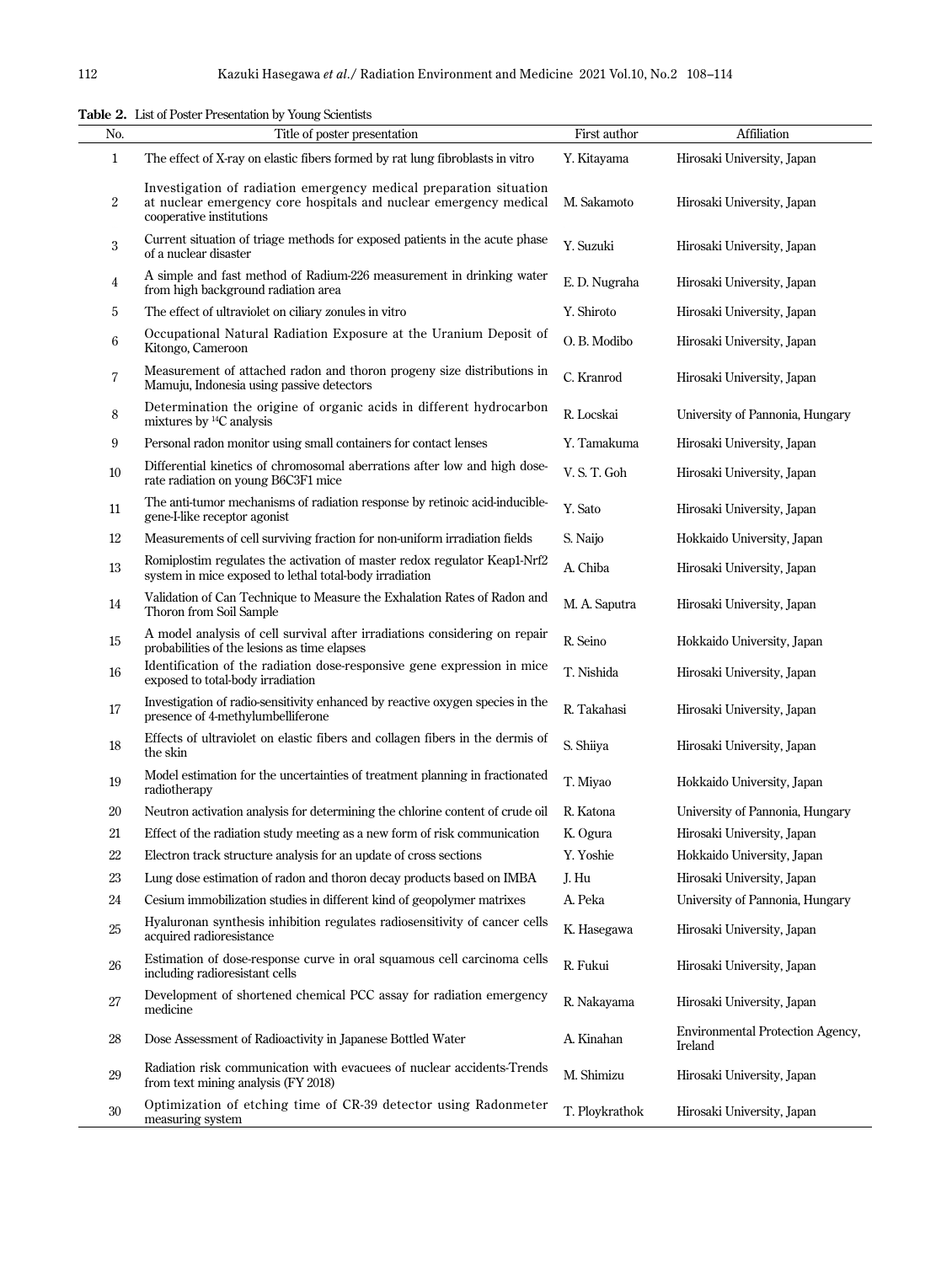

Fig. 3. Group photo of the participants from abroad and our staff.

were 30 posters presented: 11 on radiation biology, 4 on radiation physics, 11 on radiation measurement, 2 on radiation emergency medical treatment, and 2 on the accident at F1-NPP (Fig. 1). A one-minute summary presented by each young scientist was followed by a lively discussion on the contents of the presentation, which gave the young scientists new perspectives (Fig. 2). The research subjects are summarized in Table 2. During the closing ceremony of the symposium, Mr. Eka Djatnika Nugraha (Hirosaki University), Ms. Tamao Miyao (Hokkaido University), and Mr. Ryo Nakayama (Hirosaki University) were awarded for their work on the posters.

#### **4. Summary and Future Prospects**

In the 6th ESRAH held in 2019, young scientists in various fields such as radiation biology, radiation measurement, etc., gathered, shared their valuable experiences and discussed the direction of further research. The educational lectures delivered by senior researchers gave the young scientists an opportunity to gain knowledge. We express our gratitude to the four scientists who accepted our offer to deliver the lectures (Fig. 3).

However, since 2020, the spread of COVID-19 has made it challenging to hold international symposia as before. Therefore, we should devise newer methods to do so. ESRAH2020 was co-organized online with another symposium (details will be reported separately).

#### **Acknowledgements**

We would like thank the graduate students of Hirosaki University and Hokkaido University who cooperated in the organization of ESRAH2019.

#### **Funding**

This international symposium was supported by Strategic Theme 3: "International Education and Research Project based for Safety & Security on Radiation Medicine", Hirosaki University, Japan, and by an educational program on nuclear regulations "Comprehensive Educational Program on Contribution to Radiation Emergency Medicine for the Radiation Exposure Accident in a Nuclear Disaster", Nuclear Regulation Authority, Japan.

#### **Conflict of Interest Disclosure**

The authors declare that they have no conflict of interest.

#### **References**

- 1. UNSCEAR 2013 Report, Volume I, Report to the general assembly. Scientific Annex A: Levels and effects of radiation exposure due to the nuclear accident after the 2011 great east-Japan earthquake and tsunami. United Nations Publication; 2014.
- 2. Report of the Japanese Government to the IAEA Ministerial Conference on Nuclear Safety-The Accident at TEPCO's Fukushima Nuclear Power Stations-June 2011 Nuclear Emergency Response Headquarters, Government of Japan [cited 2021 April 21]. Available from: https://japan.kantei.go.jp/kan/topics/201106/ iaea\_houkokusho\_e. html.
- 3. Hosoda M, Tokonami S, Tazoe H, A Sorimachi, S Monzen, M Osanai, *et al*. Activity concentrations of environmental samples collected in Fukushima Prefecture immediately after the Fukushima nuclear accident. Sci Rep. 2013;3:2283.
- 4. Endo S, Kimura S, Takatsuji T, Nanasawa K, Imanaka T, Shizuma K. Measurement of soil contamination by radionuclides due to the Fukushima Dai-ichi Nuclear Power Plant accident and associated estimated cumulative external dose estimation. J. Environ. Radioact. 2012;111:18–27.
- 5. Zheng J, Tagami K, Watanabe Y, Uchida S, Aono T, Ishii N, *et al*. Isotopic evidence of plutonium release into the environment from the Fukushima DNPP accident. Sci Rep. 2012;2:304.
- 6. Baba Y. The problems facing nuclear power in Japan-emphasising law and regulations. Nucl Law Bull. 2002;69:16–28.
- 7. Kishimoto H. Japanese site for ITER; Rokkasho. Fusion Eng Des. 2003;69:553–61.
- 8. Nakamura T, Yoshino H, Yamaguchi M, Tsujiguchi T, Chiba M, Hosoda M. Report on the 1st Educational Symposium on RADIATION and HEALTH by Young Scientists (ESRAH2014). Radiat Emerg Med. 2015;4:58–62.
- 9. Tsujiguchi T, Tamaguchi M, Nanashima N, Chiba M, Terashima S, Fujishima Y, *et al*. Report on the 2nd Educational Symposium on Radiation and Health by Young Scientists (ESRAH2015). Radiat Environ Med. 2016;5:65–71.
- 10. Matsuya Y, Tsujiguchi T, Yamaguchi M, Kimura T, Mori R, Yamada R, *et al*. Educational Activity for the Radiation Emergency System in the Northern Part of Japan: meeting Report on "The 3rd Educational Symposium on Radiation and Health (ESRAH) by Young Scientists in 2016". Radiat Res. 2017;187(6):641–6.
- 11. Saga R, Tsujiguchi T, Yamaguchi M, Fukushi Y, Fujishima Y, Matsuya Y, *et al*. Meeting Report on "The 4th Educational Symposium on Radiation and Health (ESRAH) by Young Scientists in 2017". Radiat Environ Med. 2018;7:121–4.
- 12. Yamashina H, Terashima M, Oikawa J, Naijo S, Miyao T, Yachi